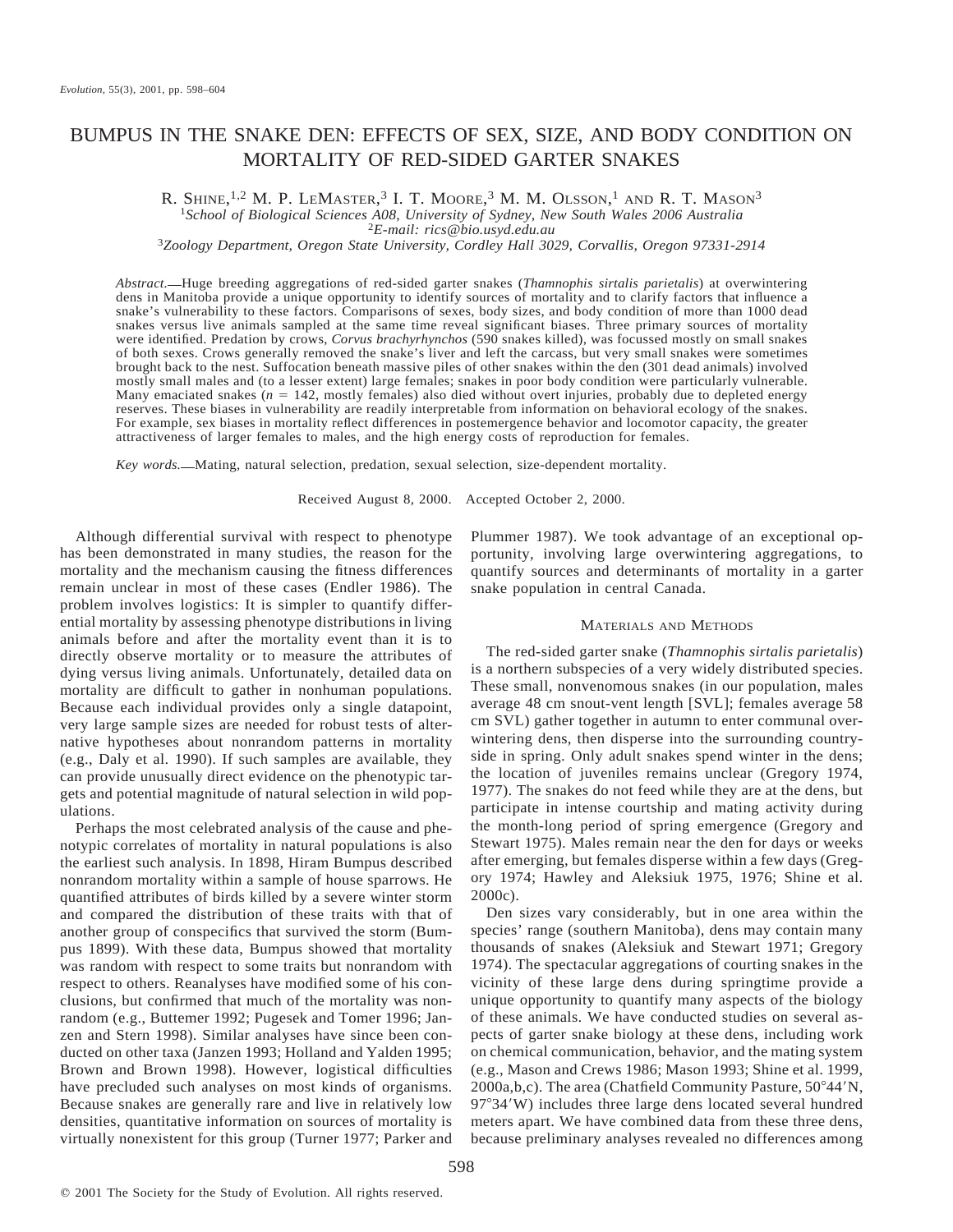Each den consists of a shallow (2-m) rocky depression approximately 10–20 m long and 3 m wide. In spring, the snakes emerge from numerous small crevices on the floor of the den. In one year of these studies (May 1997), we took the opportunity to collect all dead snakes that we found near the dens. We patrolled the den floor and areas within 100 m twice each day, and collected all dead and dying snakes that we encountered. These animals were taken back to the laboratory, where they were sexed (by tail shape and the presence of hemipenes) and measured (SVL). Specimens that were undamaged and only recently dead were also weighed. In a few cases  $(<50)$  where the bodies of the snakes had been torn apart by predators, we used the intact tails to determine the sex of the animal. We could then estimate its SVL from regressions of SVL against tail length in intact specimens. To compare these dead snakes with live conspecifics, we collected a random sample of live snakes in the morning (0900–1000 h) and afternoon (1700–1800 h) each day. These animals were sexed, measured, and weighed that evening and then released after we took the morning sample the following day. Given the large numbers of snakes at each den and the relatively brief duration of stay at the den by individual animals (Gregory 1974; Shine et al. 2000c), it is unlikely that we sampled any individual snake on more than one occasion.

We use these data to answer two main questions:

What were the major causes of mortality for garter snakes during the spring emergence period? In most cases, these causes could be confidently inferred from the circumstances in which we located bodies.

What factors (sex, body size, and/or body condition) influenced the vulnerability of individual snakes to each of these sources of mortality? This comparison is relatively straightforward for body size and condition, but is more complex for sex. Male garter snakes tend to remain close to the den for weeks after emerging, whereas females generally disperse from the den within a few days (Gregory 1974; Shine et al. 2000c). Thus, samples of the snakes around a den include many more males than females, despite the fact that approximately similar numbers of each sex may disperse from the den over the entire mating season. To take this factor into account, we use two estimates of sex ratio of live snakes: one based on the numbers encountered during our sampling periods in spring (as above) and another based on relative numbers of males and females actually dispersing from the den overall (based on sex ratios in autumn, as the snakes enter the den).

## **RESULTS**

Over the course of two weeks in May 1997, we obtained data on sexes and sizes of 1033 dead and dying snakes and on 1980 live snakes with which to compare them.

## *Sources of Mortality*

We classified the dead snakes into three main categories, based on their location and appearance.

Killed by predators.—Of the 1033 dead and dying snakes that were found in and near the dens, 590 had severe lacerations due to predator attack. Most of these cases involved a midbody wound through which the snake's liver had been removed. Some snakes had been pecked on the head as well. The only predators seen near the dens were American crows (*Corvus brachyrhynchos*). Based on direct observations of crows attacking snakes, crows carrying off snakes, the nature of the wounds on the snakes, and crow footprints in fresh snow leading to torn and dying snakes, we conclude that almost all of this predation was due to crows. A crow nest (with four unhatched eggs) that we located 25 m from one den was surrounded by the remains of 24 snakes within a 10-m circle. Unlike the near-den snakes (that were generally intact except for their missing livers), the bodies of these snakes near the nest had been partially consumed. We include this sample within the predator-killed snakes, but also compare it to the other snakes within this sample.

Undoubtedly, crows are not the only predators. One radiotracked snake that we followed in May 1998 was killed by a hawk as she dispersed from the den. This snake displayed multiple shallow lacerations, very different from the single liver-removal gash evident in crow-killed snakes. We did not see this kind of injury in any other snake, possibly because raptors take snakes as they disperse rather than close to the den.

Suffocated. On three occasions, we found large piles of freshly killed snakes in the floor of the dens. On each occasion, the dead snakes were in a single heap, had died very recently, and showed no external wounds. Instead, they were flattened and appeared to have been crushed beneath other snakes. In the case of the largest mass kill of this kind (169 snakes, on 8 May), the dead snakes were still beneath a pile of many hundreds of live snakes when found and removed. The other suffocation kills involved 81 snakes on 6 May, and 51 snakes on 9 May. We spent hours each day at the dens, and thus can be sure that all of these snakes (total  $N = 301$ ) had died within a very short period, within the preceding few hours of their discovery.

*Unknown causes.* Another 142 snakes with no overt injuries were found dead either on the den floor or in the surrounding aspen woodland and clearings. These animals were always scattered in space and time, unlike the piles of suffocated snakes. Some of the live snakes that we encountered were so weak that they were close to death. Some died as we picked them up, and others were seen alive but immobile for a day or two before being found dead in the same location. Based on the emaciated appearance of many of these animals, we speculate that they died from nutritional stress or from a susceptibility to other mortality sources (e.g., pathogens, thermal stress, or the weight of courting males) brought about by starvation.

# *Biases Involved with Each Cause of Mortality*

We used logistic regression to analyze determinants of vulnerability to mortality. In each case, the dependent vari-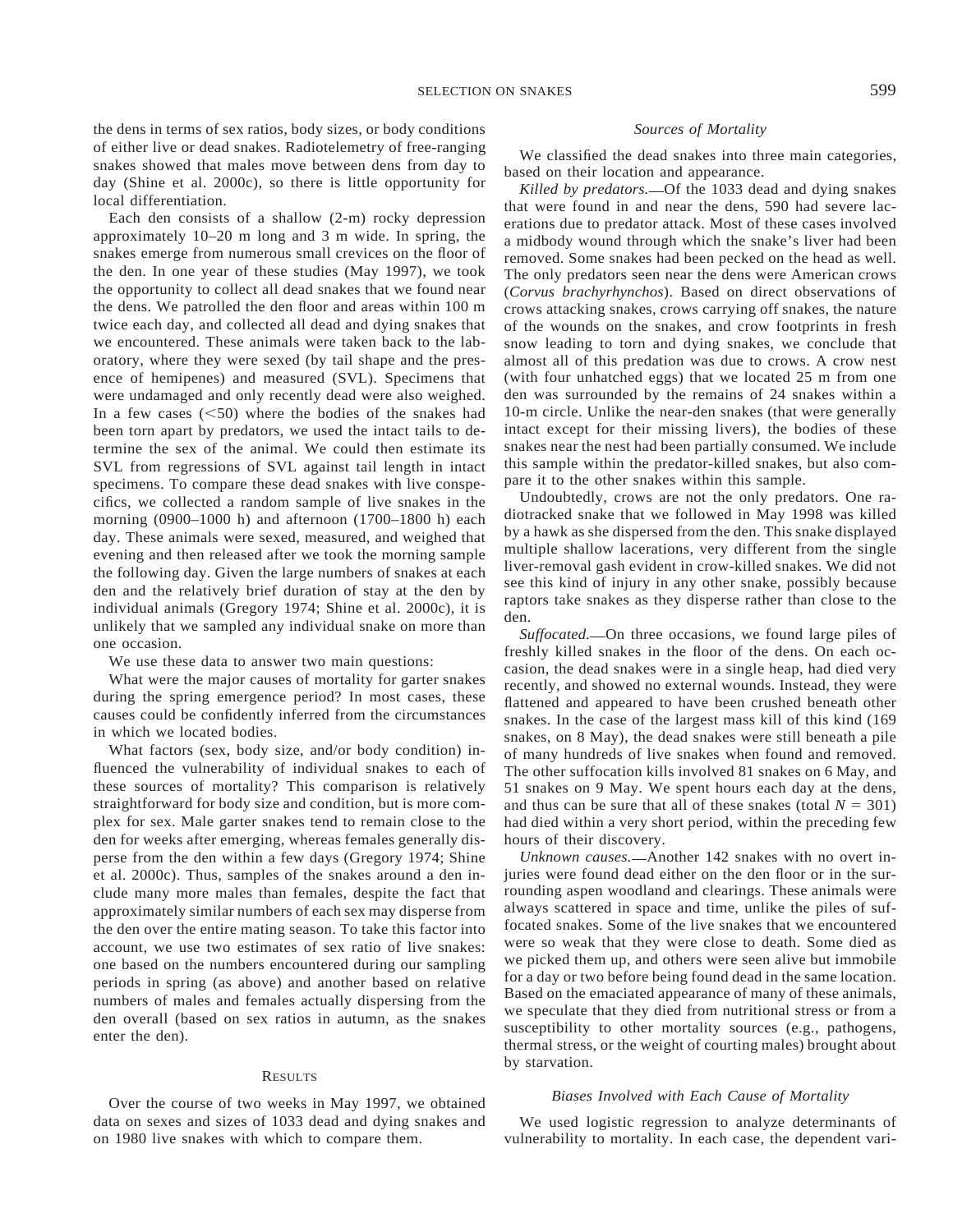

FIG. 1. Body sizes (snout-vent lengths) of red-sided garter snakes (*Thamnophis sirtalis parietalis*) measured in spring (May 1997) at communal dens in Manitoba. The histograms show means (and two associated standard errors) for mean body sizes of male and female snakes that were found either alive (live) or dead from various causes (predation, suffocation, and unknown).

able was whether the snake was dead or alive, and the independent variables were factors such as sex, body size, and body condition. We used residual scores from the general linear regression of ln-transformed body mass against SVL as our size-independent measure of body condition. Comparison of the 1980 live snakes with each of the groups of dead snakes described above revealed significantly nonrandom patterns with respect to mortality.

*Killed by predators.* We could not include body condition in these analyses because the predator-killed snakes were damaged so badly that we could not estimate their original mass. Thus, only sex and body size (SVL) were included as independent variables in the logistic regression to compare live versus predator-killed animals. Both were highly significant; log-likelihood ratio tests yielded chi-square values of 118.63 for body length (df = 1,  $P < 0.0001$ ) and 47.80 for sex (df = 1,  $P < 0.0001$ ). Predator-killed snakes were smaller than live animals, and this was true within each sex (Fig. 1). That is, sex as well as size affected a snake's vulnerability to predation. If crows were selective with respect to size alone, then females (the larger sex) would be taken only rarely. This was not the case. The sex ratio of crowkilled snakes was approximately the same as in live snakes encountered near the den at the same time of year ( $\chi^2 = 0.77$ , df = 1,  $P = 0.38$ ; see Fig. 2).

As noted above, behavioral differences between males and females mean that the sex ratio of live snakes around the den at any one time in spring (the sex ratio used in the comparisons above) differs substantially from the proportions of males and females that emerge over the entire spring period. The latter characteristic is best quantified by samples taken in autumn, when the sexes do not exhibit these behavioral differences. Counts of live snakes near the den, shortly before ingress, reveal a sex ratio close to 50:50 (45% male in 635 snakes sampled in September 1997). Thus, the proportion of



FIG. 2. Sex ratios (percentage of the samples composed of males) of red-sided garter snakes (*Thamnophis sirtalis parietalis*) measured in spring (May 1997) and autumn (September 1997) at communal dens in Manitoba. The histograms show sex ratios for samples of snakes that were found either alive (live) or dead from various causes (predation, suffocation, and unknown). All of the dead snakes were recorded in spring.

snakes using the den that were killed by predators was much lower for females than for males (using autumn counts to provide the expected proportions; contingency-table analysis:  $\chi^2$  = 105.5, df = 1, *P* < 0.0001). Consequently, the sex ratio of snakes taken by predators was similar to that in samples of live snakes taken at the same time, but the sex ratios in both of these samples were highly skewed by differences between the sexes in the duration of residency near the den after emergence.

The carcasses (minus livers) of most snakes that were attacked by crows were left at the site of the attack, but some snakes were brought back to the crows' nest. The small sample  $(n = 24)$  of dead snakes found near the crows' nest differed significantly from the larger sample ( $n = 566$ ) of dead snakes left in situ. Snakes brought back to the nest were smaller than the other predator-killed animals (for males, means of 39.6 vs. 44.0 cm SVL; for females, 43.5 vs. 53.0 cm SVL; two-factor ANOVA with sex and location as factors and SVL as the dependent variable: for location of body,  $F_{1,586} = 17.62, P < 0.0001$ ; interaction between sex and location not significant). The sample of snakes brought back to the nest was more highly male biased (21 of  $24 = 88\%$ ) male) than the sample of dead snakes found near the den  $(411$  of  $566 = 73\%$  male), but sample sizes were too small for statistical significance in the comparison between the two  $(\chi^2 = 1.90, df = 1, P = 0.17).$ 

Suffocated.**-**Because the suffocated snakes were collected shortly after they died and were not torn apart like the predator-killed snakes, we could weigh as well as measure and sex them. Thus, our logistic regression incorporated mass as well as SVL and sex; the dependent variable was whether the snake was found alive (i.e., in our regular sampling) or suffocated. Log-likelihood ratio tests showed that an animal's vulnerability to suffocation depended on its SVL ( $\chi^2$  = 18.27, df = 1, *P* < 0.0001) and body condition ( $\chi^2$  = 67.44, df = 1,  $P < 0.0001$ ), but not its sex ( $\chi^2 = 0.20$ , df = 1,  $P = 0.66$ ).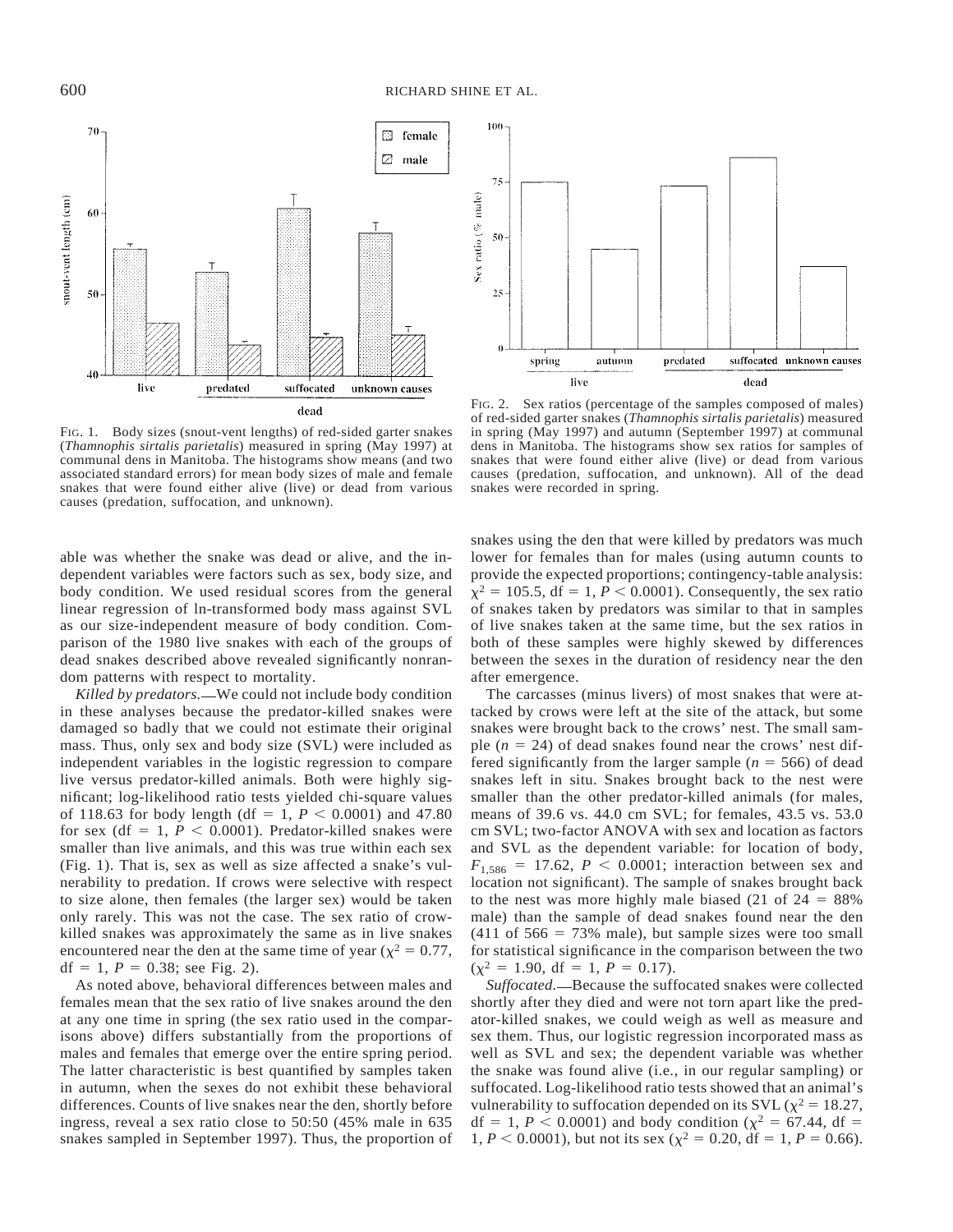

FIG. 3. Body condition (mass relative to snout-vent length) of redsided garter snakes (*Thamnophis sirtalis parietalis*) measured in spring (May 1997) at communal dens in Manitoba. The values shown are residual scores from the general linear regression of lntransformed body mass against snout-vent length. The histograms show means (and two associated standard errors) for mean body condition scores of male and female snakes that were found either alive (live) or dead from various causes (suffocation and unknown). Predator-killed snakes are not included in this figure because they were too badly damaged for us to obtain reliable measures of body mass.

The apparent lack of a sex difference in this respect, however, masks strong but contrasting patterns involving mortality in each sex. Animals in poorer body condition were more vulnerable to suffocation in both sexes (Fig. 3), but body size affected vulnerability differently in males and females (Fig. 2). Larger body size (SVL) reduced vulnerability to suffocation in males, but increased it in females (Fig. 1; two-factor ANOVA with factors being sex and live vs. suffocated, with SVL as the dependent variable: interaction between sex and body size:  $F_{1,2277} = 58.70, P < 0.0001$ .

Unlike the comparison involving predator-killed snakes, the conclusions with respect to suffocation vulnerability of males versus females do not depend on whether the sample of live snakes is based on collections made in spring or autumn. In both cases, males comprised a higher proportion of the suffocated snakes than they did among live specimens. The sex ratio in the sample of suffocated snakes (42 females, 259 males) was more highly male biased (86% male) than that in either the spring-collected sample of live snakes (75% male; comparing the two,  $\chi^2 = 17.11$ , df = 1, *P* < 0.0001) or the sample of autumn-collected live snakes (45% male;  $\chi^2 = 145.5$ , df = 1, *P* < 0.0001; see Fig. 2).

*Unknown causes.* Logistic regression (with live vs. dead of unknown causes as the dependent variable) showed that vulnerability to this cause of mortality was a function of a snake's sex (based on log-likelihood ratios,  $\chi^2 = 70.20$ , df  $= 1, P < 0.0001$ ) and body condition ( $\chi^2 = 54.94$ , df = 1,  $P < 0.0001$ ), but not its SVL ( $\chi^2 = 1.63$ , df = 1, *P* = 0.20). In both sexes, thinner snakes were more likely to be found dead rather than alive (Fig. 3). The sex ratio bias was even stronger. Females constituted most of the snakes found dead

of unknown causes (90 females, 42 males  $= 37\%$  male), in strong contrast to the male-biased sample of live snakes (75% male). The female-biased sex ratio of these dead snakes also differed significantly from the more even sex ratio found among live snakes collected in autumn (45% male;  $\chi^2$  = 6.38,  $df = 1$ ,  $P < 0.012$ ; see Fig. 2). Thus, this mortality due to unknown causes chiefly affected emaciated animals, especially females.

### **DISCUSSION**

Studies on a diverse array of organisms have revealed that mortality is often highly nonrandom with respect to attributes such as sex, body size, body condition, and location (e.g., Holomuzki and Short 1990; Acharya 1995; Villafuerte et al. 1997; Brown and Brown 1998). Much of this research, however, has concentrated on a relatively small number of systems. For example, avian predation on mammals has attracted considerable attention (e.g., Daly et al. 1990; Dickman et al. 1991; Koivunen et al. 1996; Rohner and Krebs 1996), whereas predation on reptiles has not (but see Christian and Tracy 1981; Jayne and Bennett 1990; Janzen 1993). As far as we are aware, our dataset is the most extensive ever gathered on the way in which phenotypic attributes (sex, body size, body condition) influence a snake's vulnerability to various sources of mortality. Previous studies on natural selection within snake populations have generally involved the frequency of alternative color patterns and have relied on inferences rather than direct measurements. Such inferences have been based on ontogenetic shifts in trait frequencies (e.g., Ehrlich and Camin 1960) or predator responses to artificial models of various colors and patterns (e.g., Andren and Nilson 1981; Madsen 1987; Brodie 1993).

For most snakes, direct quantification of mortality would be logistically prohibitive (but see Bronikowski and Arnold 1999). The huge aggregations of courting garter snakes in Manitoba provide a rare opportunity for such an analysis, but the unusual nature of the system might generate patterns that do not occur in smaller populations. To what degree can our results be generalized to other snake species or, indeed, to other populations of the same species? Plausibly, ecological processes operating at these massive communal dens may differ in important ways from the conditions that apply to the more typical situation, where snakes occur at much lower densities (e.g., Rossman et al. 1996). We cannot evaluate this proposition directly because there are no analogous datasets on other snake populations. However, intuition suggests that some sources of mortality will be strongly affected by the size of the aggregations, whereas others will not. Most obviously, it is difficult to imagine that courting snakes will suffocate in other snake populations because the numbers of rival males in a single group are generally much less than can occur in the Manitoba dens. Predation by crows occurs at small as well as large dens in the Chatfield area (pers. obs.), so is less likely to be affected by den size. However, the situation is complex. The large snake dens may be a focus for crows because of prey availability, but at the same time these dens attract many tourists whose presence discourages crows from frequenting the large dens. Thus, predation rates may not differ between the large dens and the smaller ones.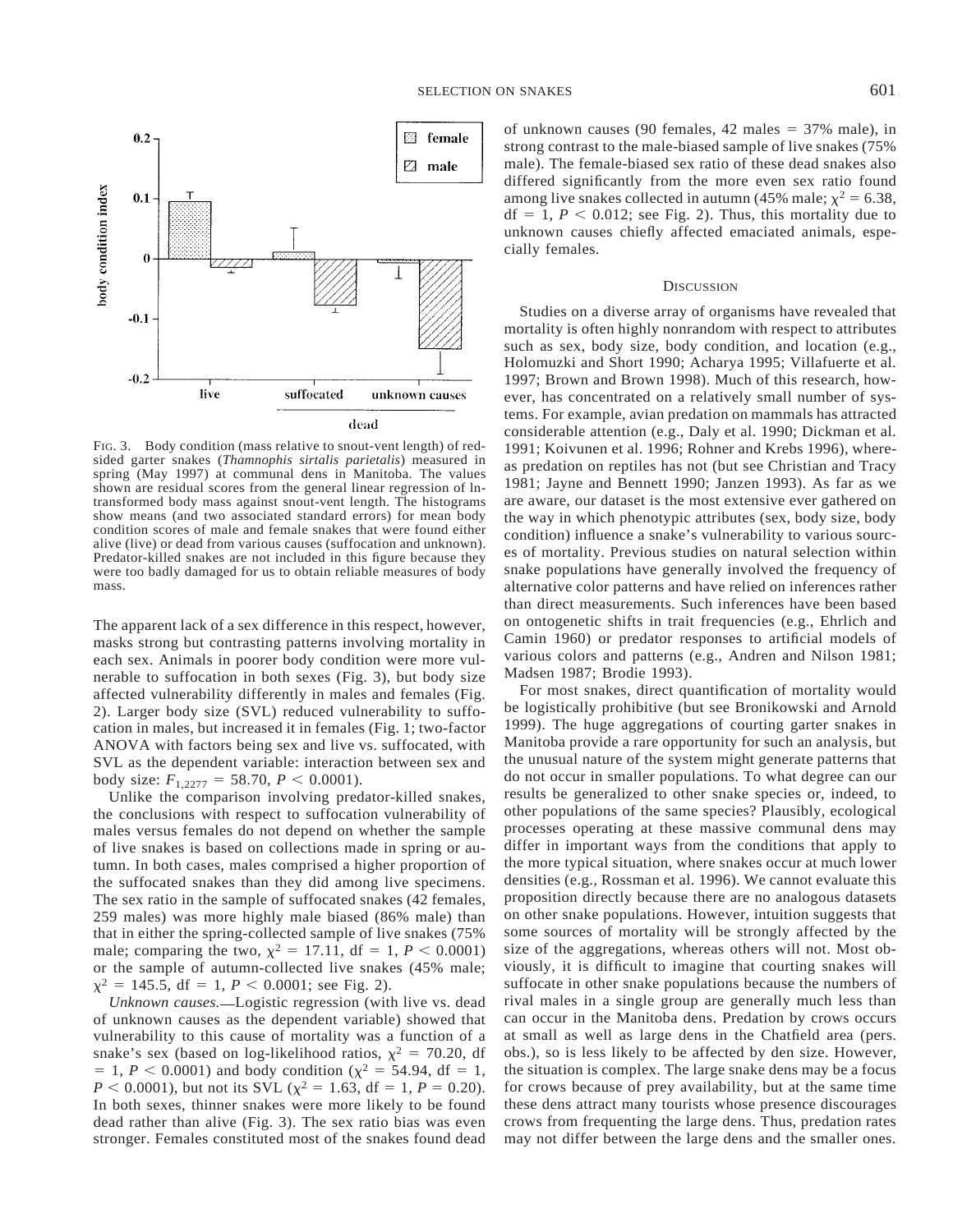TABLE 1. Calculation of directional selection coefficients for body size (ln snout-vent length) and body condition (residual scores from the general linear regression of ln mass vs. ln snout-vent length) for female and male garter snakes during spring 1997 at a communal den in Manitoba. See Janzen and Stern (1998) for method of calculating the selection gradient ( $\beta_{\text{avgrad}}$ ) from the results of logistic regression analysis.

| Sex    | Trait          | Selective<br>force | Logistic regression analysis |       |                  | Selection                             |
|--------|----------------|--------------------|------------------------------|-------|------------------|---------------------------------------|
|        |                |                    | Coefficient                  | SE    | $\boldsymbol{P}$ | gradient<br>$(\beta_{\text{avgrad}})$ |
| female | body size      | predation          | 2.720                        | 0.765 | 0.000            | 0.474                                 |
| female | body size      | suffocation        | $-10.605$                    | 3.449 | 0.002            | $-1.519$                              |
| female | body size      | unknown            | $-3.333$                     | 1.163 | 0.005            | $-0.520$                              |
| female | body condition | suffocation        | 3.566                        | 1.681 | 0.034            | 0.962                                 |
| female | body condition | unknown            | 7.310                        | 1.543 | 0.000            | 1.530                                 |
| male   | body size      | predation          | 5.813                        | 0.617 | 0.000            | 0.743                                 |
| male   | body size      | suffocation        | 5.326                        | 0.874 | 0.000            | 0.542                                 |
| male   | body size      | unknown            | 3.628                        | 1.725 | 0.035            | 0.372                                 |
| male   | body condition | suffocation        | 8.231                        | 1.047 | 0.000            | 1.276                                 |
| male   | body condition | unknown            | 7.317                        | 1.708 | 0.000            | 0.994                                 |

Each of the three major causes of mortality that we identified operated nonrandomly with respect to some of the variables that we measured. This evaluation depends on comparisons between live versus dead animals. Characterising phenotypic traits of the live snakes proved to be more complex than doing so with the dead animals, because the composition of the den population differed between sampling times. In particular, sex differences in the duration of nearden residency meant that the population of snakes near the den during spring was heavily male biased, although the absolute numbers of males and females dispersing from the den over the entire spring period were similar. Comparisons of both of these sex ratios with the sample of dead snakes is informative. The overall numbers tell us that females experience proportionately less mortality than do males. The spring sample of live snakes tells us that crows take male and female snakes in approximately the same proportions as we encounter them at that time of year. In combination, the two comparisons suggest that crows exert sex-biased predation because of sex differences in behaviors (especially, duration of postemergence residency) that determine a snake's vulnerability to any predator—humans as well as crows.

The considerable body of research carried out at the Manitoba dens allows us to interpret mechanisms responsible for the biases we see in mortality patterns. For example, the tendency for crows to kill small rather than large snakes (of both sexes) probably reflects simple preference by the birds. Extensive data show that small snakes do not differ substantially from larger conspecifics in traits such as times of emergence, body temperatures, alertness (as judged by posture or response to human approach) or locomotor speed (Shine and Mason 2001). The tendency for crows to carry exceptionally small snakes back to their nest is likely to reflect the greater ease of transporting these snakes. The opposite bias—for birds to carry large items back to the nest, but consume smaller items in situ—has been documented in other birds (e.g., Sonerud 1989).

Because male and female garter snakes differ in body size as well as behavior, the influence of sex on vulnerability to mortality sources is complex. Females were taken by crows more often than would be expected from their larger body size. Plausibly, this bias reflects the fact that most females near the den are newly emerged, and hence are likely to be colder, less alert, and with lower crawling speeds than the male snakes around them (R. Shine et al. 2000a). Most males near the den have been out and about for a longer period than these females. Also, the livers of females might provide a more nutritious meal to a crow (Mason 1993; Bonnet et al. 1998). On the other hand, the lower residency period of females near the den substantially reduces their vulnerability to this form of mortality.

Suffocation kills mostly males because most courting aggregations contain only one female and several males (Mason and Crews 1986). Smaller males experienced disproportionately higher mortality, presumably because they found it more difficult to escape from the pile of snakes. In contrast, it was larger rather than smaller females that died from suffocation. Enclosure studies offer a reason for this bias: Larger females attract larger numbers of courting males (Hawley and Aleksiuk 1976; Joy and Crews 1985; R. Shine et al., 2001) and thus are more likely to find themselves crushed beneath an excessive mass of suitors. Suffocation mortality was also biased toward thinner-bodied snakes, in both sexes; these animals may have been weaker and thus less able to escape their doom. Suffocation events occur infrequently, because they depend upon weather conditions concentrating all the snakes within a den into small patches of sunlight (pers. obs.).

Body condition was also the most important determinant of mortality due to unknown causes, presumably involving depletion of energy reserves past some critical threshold. Females were the sex most often involved (Fig. 2). Female garter snakes are generally more heavy bodied than males, but all of the snakes dying from this cause were extremely thin (Fig. 3). Females reproduce less than annually in this population (Gregory 1977). Females of viviparous snake species are often emaciated after giving birth, and many die before they can recover body condition (e.g., Madsen and Shine 1993; Luiselli 1995; Luiselli et al. 1996). The long migration back to the den typical of cold-climate garter snake populations (up to 20 km; Larsen 1987) may well have contributed to the poor body condition of these animals.

Although the causes of these patterns of mortality are relatively straightforward, their consequences are less clear. Overall, the probability of a snake's survival depended on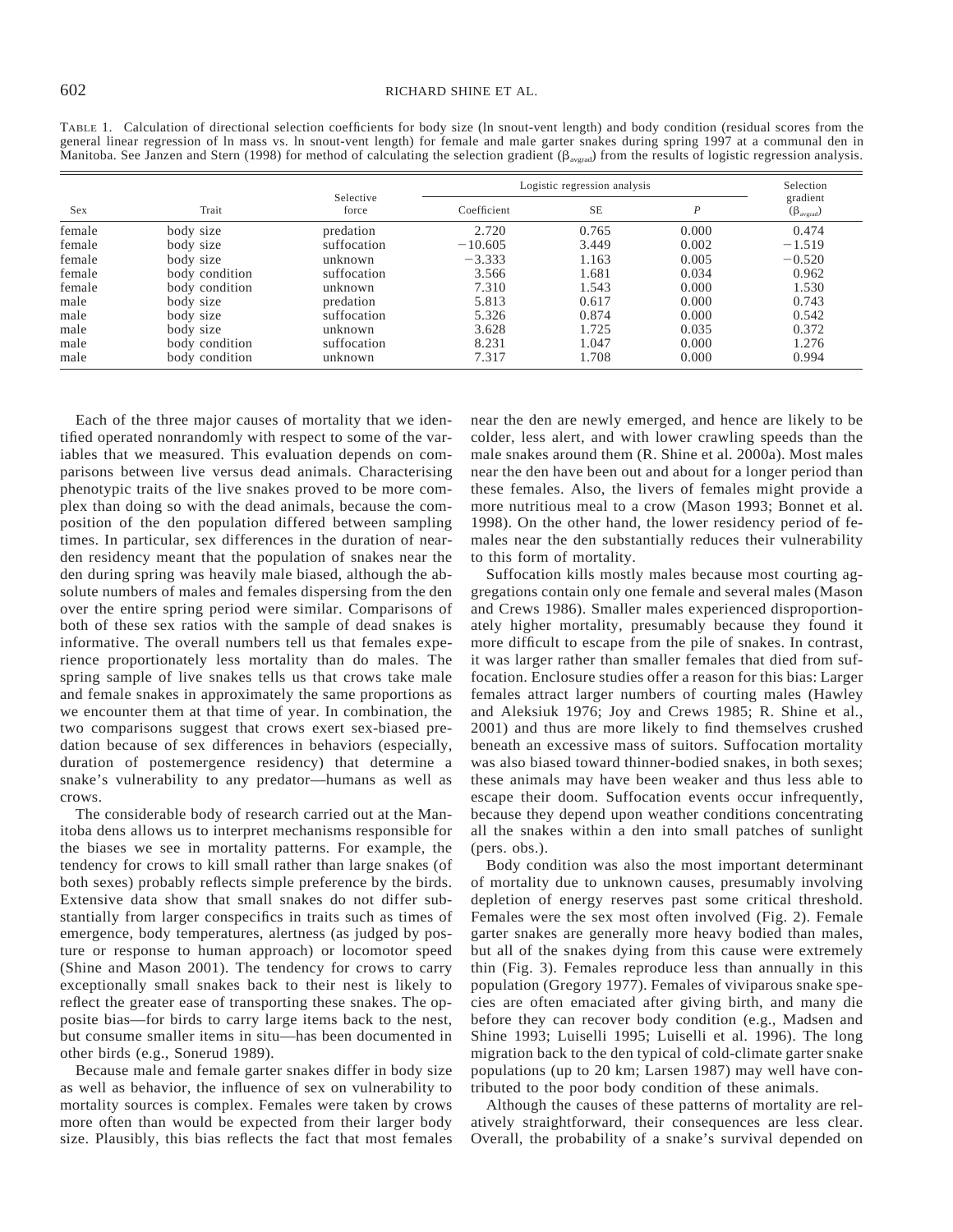its body size and condition, but in different ways for different kinds of mortality and for the two sexes (Table 1). The role of body condition seems relatively straightforward. Snakes in better body condition tended to survive better than thinner animals for at least two of the three mortality sources identified in our analysis; this was true within both males and females (Table 1). We do not know if body condition also affected an animal's vulnerability to predators. Predation is biased toward animals in poor condition in some systems (e.g., Koivunen et al. 1996), but the reverse is true in others (e.g., Rohner and Krebs 1996).

A snake's body size also affected its probability of survival, but differently in males and females. Larger body size significantly enhanced survival prospects for male garter snakes in terms of all three mortality sources that we documented (i.e., suffocation, predation, and unknown causes; Table 1). Larger body size also enhances mating success of male snakes within this population (Shine et al. 2000b; contra Joy and Crews 1988), suggesting that larger male size may be under strong positive selection. However, larger snakes will also tend to be older snakes, and thus our estimates of the survival advantages to larger body size (Table 1) are confounded with age. The effects of body size on survival rates of female garter snakes were more complex. Larger body size made a female less vulnerable to predation (as was the case for males), but increased rather than decreased mortality due to suffocation (larger females attracted more males and thus were more likely to be crushed) and unknown causes (possibly due to higher maintenance metabolic costs).

These mortality patterns may generate selective forces not only on the traits themselves (body size and condition), but also on more general aspects of spatial ecology. For example, predator preferences for small snakes may be one of the factors responsible for small (juvenile) snakes overwintering away from the large communal dens. Mortality through suffocation may impose a density-dependent upper limit on the numbers of snakes using any particular den and may favor males that join small courting groups around the den's perimeter, rather than joining larger groups within the den itself.

Clearly, we need more studies before we can interpret the significance of these findings. Our results are based on only a single population over a few weeks in one year. Even during this period, other sources of mortality were undoubtedly at work but were not detected by us. For example, the stench of rotting snakes from inside the den in late spring suggests that many animals may die during winter (for further reports of this phenomenon, see Gregory and Stewart 1975; Gregory 1977). Other mortality sources will operate as the snakes disperse to their summer ranges and as they move around those areas. Studies at other times and on other systems will be needed to see if the patterns detected in our analyses are of general importance or specific to red-sided garter snakes as they court and mate around their dens in central Manitoba.

### **ACKNOWLEDGMENTS**

We thank D. Roberts (Manitoba Dept. of Natural Resources) for logistical support and the residents of Chatfield (especially A. Johnson and G. Johnson) for help and encouragement. K. Vanning, R. Nesbitt, and several Earthwatch volunteers assisted with data collection. D. O'Connor and M. Pfriender provided comments on the manuscript. Financial support was provided by the Australian Research Council (to RS) and by a National Science Foundation National Young Investigator Award (IBN-9357245) and the Whitehall Foundation (W95–04) to RTM. Research was conducted under the authority of Oregon State University Institutional Animal Care and Use Committee Protocol no. LAR-1848B. All research was conducted in accord with the U.S. Public Health Service Policy on Humane Care and Use of Laboratory Animals and the National Institutes of Health Guide to the Care and Use of Laboratory Animals.

#### LITERATURE CITED

- Acharya, L. 1995. Sex-based predation on moths by insectivorous bats. Anim. Behav. 49:1461–1468.
- Aleksiuk, M., and K. Stewart. 1971. Seasonal changes in the body composition of the garter snake (*Thamnophis sirtalis parietalis*) at northern latitudes. Ecology 52:485–490.
- Andren, C., and G. Nilson. 1981. Reproductive success and risk of predation in normal and melanistic colour morphs of the adder, *Vipera berus*. Biol. J. Linn. Soc. 15:235–246.
- Bonnet, X., R. Shine, G. Naulleau, and M. Vacher-Vallas. 1998. Sexual dimorphism in snakes: different reproductive roles favour different body plans. Proc. R. Soc. Series B 265:179–183.
- Brodie, E. D. I. 1993. Differential avoidance of coral snake banded patterns by free-ranging avian predators in Costa Rica. Evolution  $47:227 - 235$ .
- Bronikowski, A. M., and S. J. Arnold. 1999. The evolutionary ecology of life history variation in the garter snake *Thamnophis elegans*. Ecology 80:2314–2325.
- Brown, C. R., and M. B. Brown. 1998. Intense natural selection on body size and wing and tail asymmetry in cliff swallows during severe weather. Evolution 52:1461–1475.
- Bumpus, H. 1899. The elimination of the unfit as illustrated by the introduced sparrow, *Passer domesticus*. Mar. Biol. Lab., Biol. Lect. (Woods Hole, 1898):209–228.
- Buttemer, W. A. 1992. Differential overnight survival by Bumpus' house sparrows: an alternate interpretation. Condor 94:944–954.
- Christian, K. A., and R. Tracy. 1981. The effect of the thermal environment on the ability of hatchling land iguanas to avoid predation during dispersal. Oecologia 49:218–223.
- Daly, M., M. Wilson, P. R. Behrends, and L. F. Jacobs. 1990. Characteristics of kangaroo rats, *Dipodomus merriami*, associated with differential predation risk. Anim. Behav. 40:380–389.
- Dickman, C. R., M. Predavec, and A. J. Lynam. 1991. Differential predation of size and sex classes of mice by the barn owl, *Tyto alba*. Oikos 62:67–76.
- Ehrlich, P., and J. Camin. 1960. Natural selection in Middle Island water snakes (*Natrix sipedon*). Evolution 14:136.
- Endler, J. A. 1986. Natural selection in the wild. Princeton Univ. Press, Princeton, NJ.
- Gregory, P. T. 1974. Patterns of spring emergence of the red-sided garter snake (*Thamnophis sirtalis parietalis*) in the Interlake region of Manitoba. Can. J. Zool. 52:1063–1069.
- -. 1977. Life-history parameters of the red-sided garter snake (*Thamnophis sirtalis parietalis*) in an extreme environment, the Interlake region of Manitoba. Nat. Mus. Canada, Publ. Zool. 13: 1–44.
- Gregory, P. T., and K. W. Stewart. 1975. Long-distance dispersal and feeding strategy of the red-sided garter snake (*Thamnophis sirtalis parietalis*) in the Interlake of Manitoba. Can. J. Zool. 53: 238–245.
- Hawley, A. W. L., and M. Aleksiuk. 1975. Thermal regulation of spring mating behavior in the red-sided garter snake (*Thamnophis sirtalis parietalis*). Can. J. Zool. 53:768–776.

-. 1976. Sexual receptivity in the female red-sided garter snake (*Thamnophis sirtalis parietalis*). Copeia 1976:401–404.

Holland, P. K., and D. W. Yalden. 1995. Who lives and who dies?